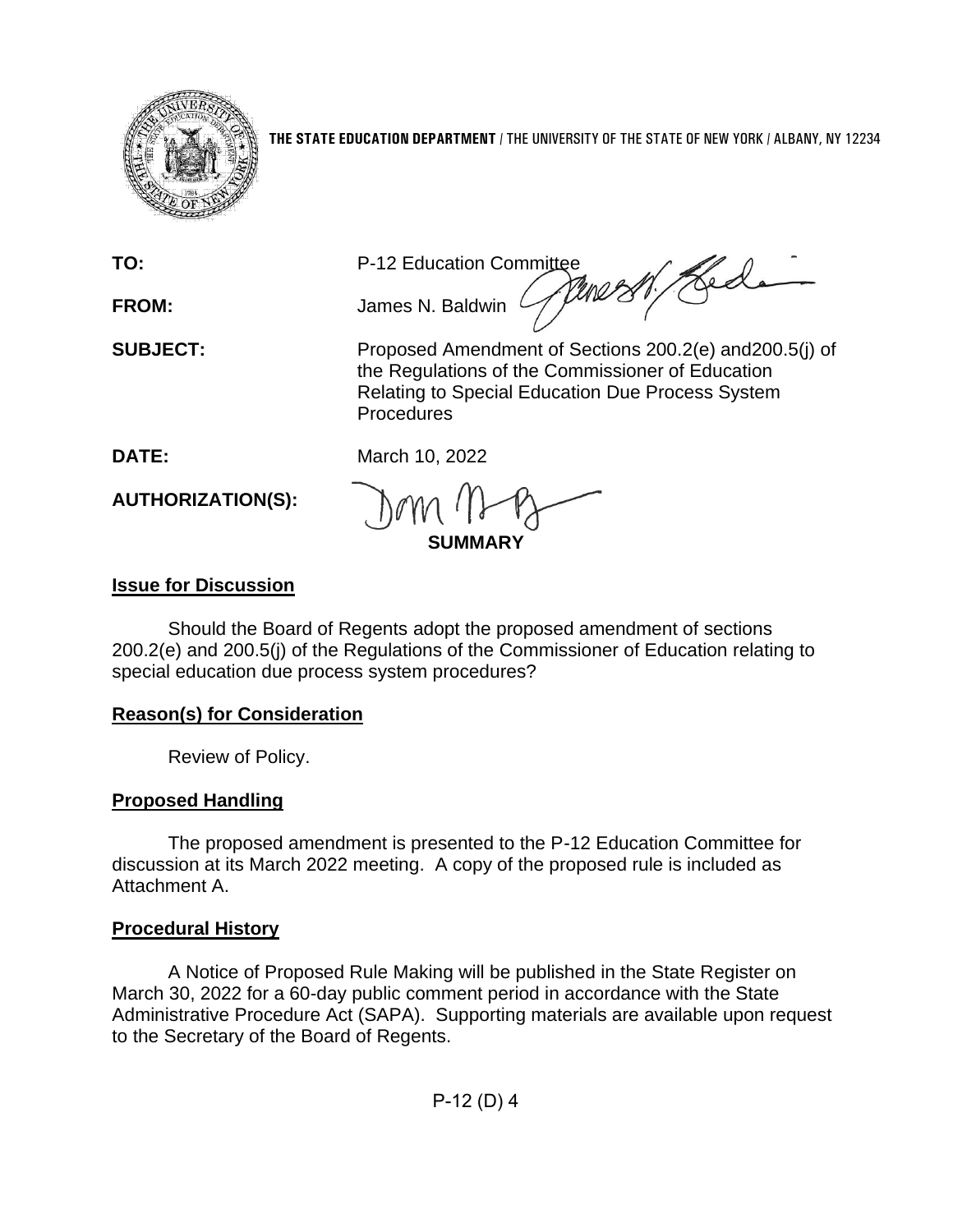#### **Background Information**

In May 2019, the Department's Office of Special Education (OSE) imposed a compliance assurance plan (CAP) on the New York City Department of Education (NYCDOE). The CAP requires, among other actions, that the NYCDOE address the volume of due process special education complaints filed annually, with the expectation that these actions would eventually lead to a reduction in due process complaint filings. Since January 2020, the Department, through its consultant Deusdedi Merced, has trained and certified an additional 107 new impartial hearing officers (IHOs) to work exclusively in New York City (NYC). The purpose of this training and certification of IHOs was to assist in addressing the volume of due process complaints in NYC. Despite this influx of hearing officers and the imposition of the CAP, there are still thousands of complaints awaiting IHO appointment.

At the November 2021 Regents meeting, it was noted that in the 2020-2021 school year, 14,141 special education due process complaints were filed in NYC as compared to 10,798 filings during the 2019-2020 school year. As of February 18, 2022, the volume of cases has resulted in a waitlist of approximately 4,049 due process complaints in NYC that do not yet have an IHO appointed.

### **Proposed Amendments**

In order to ensure that appointments of IHOs occur as smoothly and efficiently as possible, the Department proposes to amend section 200.2(e) of the Commissioner's regulations to address the rotational selection process for assignment of IHOs to due process complaints. The proposed amendment provides that in New York City, any impartial hearing officers employed by, or reporting to, a permanent, standing administrative tribunal shall be first in an alphabetical rotation when new cases are assigned, and any other impartial hearing officer will be listed in alphabetical order thereafter. Additionally, this proposed amendment permits IHO's serving in New York City to accept more than one appointment at a time, and such tribunal may reassign cases between impartial hearing officers employed by or reporting to such tribunal to manage administrative needs.

Additionally, to provide clarification of terms and promote timeliness of impartial hearing decisions, the Department proposes to amend section 200.5(j)(5)(v) of the Commissioner's regulations to define the "date of decision" as it applies to impartial hearing officer findings of fact and decisions and aligns the date of decision with the distribution date and case closure date.

Finally, the Department proposes to amend section 200.5 (i)(3)(i)(c) of the Commissioner's regulations to address how impartial hearing officers must handle conflicts of interest. The proposed amendment provides that an IHO shall not accept appointment if the IHO has a personal bias or prejudice concerning a party or a party's lawyer, has personal knowledge of facts that are in dispute in the case, is likely to be a material witness in the matter in controversy, or has a personal or fiduciary interest in the matter. Additionally, an individual may not serve as an impartial hearing officer if he or she is simultaneously employed by: (1) a school district; or (2) a school or program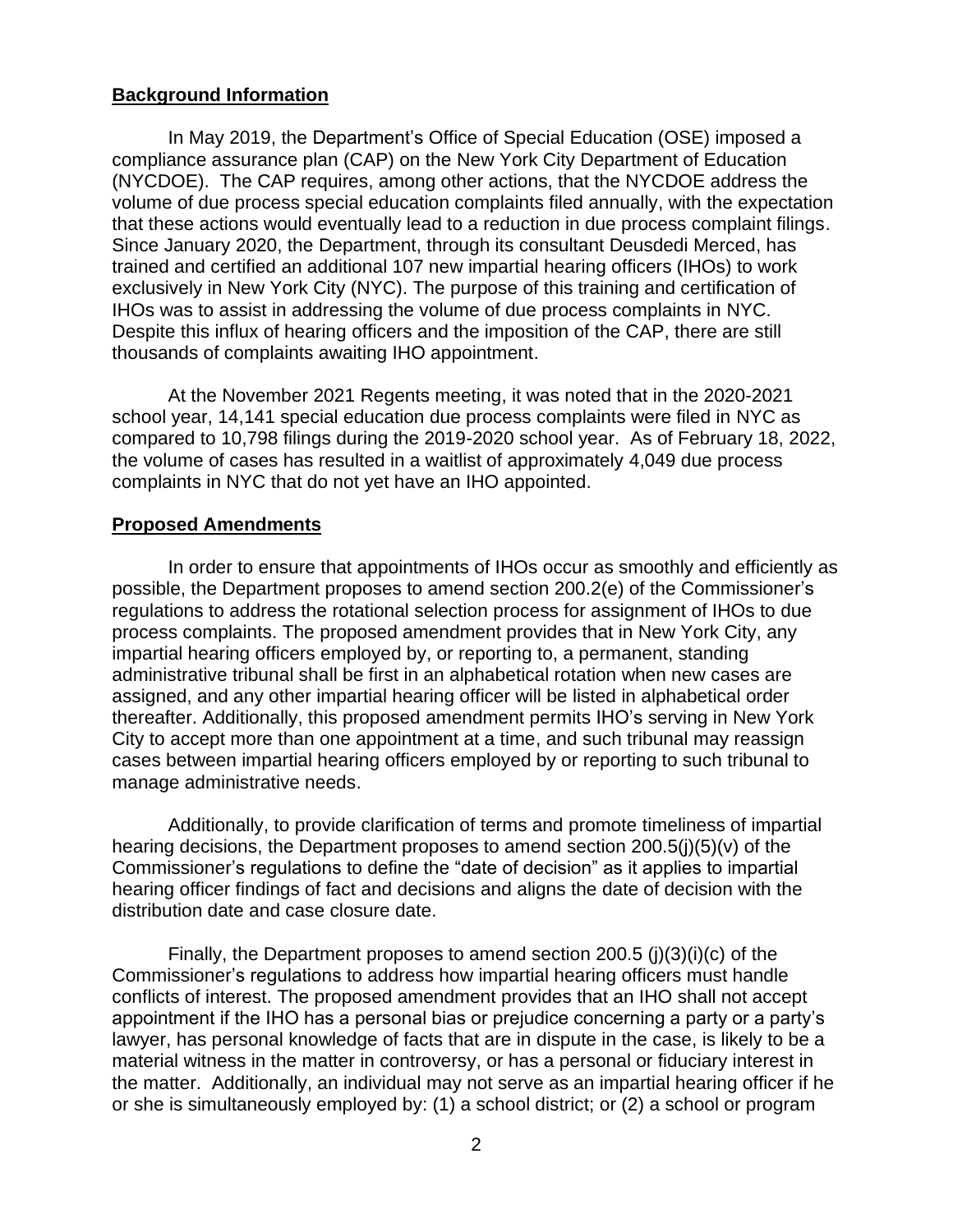serving students with disabilities placed by a school district committee on special education, nor may an individual employed by a school or program serving students with disabilities placed by a school district committee on special education serve as an impartial hearing officer for two years following the termination of such employment.

### **Related Regents Items**

November 2021: [Proposed Amendment to Sections 200.1 and 200.5 of the Regulations](https://www.regents.nysed.gov/common/regents/files/1121p12d2.pdf)  [of the Commissioner of Education Relating to Special Education Impartial Hearing](https://www.regents.nysed.gov/common/regents/files/1121p12d2.pdf)  [Officers and the Special Education Due Process System Procedures](https://www.regents.nysed.gov/common/regents/files/1121p12d2.pdf) (https://www.regents.nysed.gov/common/regents/files/1121p12d2.pdf).

September 2021: [Proposed Amendment to Sections 52.30, 63.9, 70.4, 74.6, 75.2, 75.5,](https://www.regents.nysed.gov/common/regents/files/921brca8.pdf)  [76.2, 79-9.3, 79-10.3, 79-11.3, 79-12.3, 80-5.3, 80-5.4, 83.5, 87.2, 87.5, 145-2.15,](https://www.regents.nysed.gov/common/regents/files/921brca8.pdf)  [155.17, 200.5, 200.6, and 279.15 of the Regulations of the Commissioner of Education](https://www.regents.nysed.gov/common/regents/files/921brca8.pdf)  [Relating to Addressing the COVID-19 Crisis](https://www.regents.nysed.gov/common/regents/files/921brca8.pdf) (https://www.regents.nysed.gov/common/regents/files/921brca8.pdf)

February 2021: [Proposed Amendment to Sections 52.21, 60.6, 61.19, 80-1.2, 80-3.7,](https://www.regents.nysed.gov/common/regents/files/1021brca6.pdf)  [100.1, 100.2, 100.4, 100.5, 100.6, 100.7, 100.19 and 151-1.3 and the addition of](https://www.regents.nysed.gov/common/regents/files/1021brca6.pdf)  [Section 80-5.27 to the Regulations of the Commissioner of Education Relating to](https://www.regents.nysed.gov/common/regents/files/1021brca6.pdf)  [Addressing the COVID-19 Crisis](https://www.regents.nysed.gov/common/regents/files/1021brca6.pdf) [\(https://www.regents.nysed.gov/common/regents/files/1021brca6.pdf\)](https://www.regents.nysed.gov/common/regents/files/1021brca6.pdf)

July 2020: [Proposed Amendments to Sections 200.1 and 200.5 of the Regulations of](https://www.regents.nysed.gov/common/regents/files/720brd4revised.pdf)  [the Commissioner of Education Relating to Special Education Impartial Hearing Officers](https://www.regents.nysed.gov/common/regents/files/720brd4revised.pdf)  [and the Special Education Due Process System Procedures](https://www.regents.nysed.gov/common/regents/files/720brd4revised.pdf) (https://www.regents.nysed.gov/common/regents/files/720brd4revised.pdf)

March 2020: [Proposed Amendments to Sections 200.1 and 200.5 of the Regulations of](https://www.regents.nysed.gov/common/regents/files/320p12d4.pdf)  [the Commissioner of Education Relating to Special Education Impartial Hearing Officers](https://www.regents.nysed.gov/common/regents/files/320p12d4.pdf)  [and the Special Education Due Process System Procedures](https://www.regents.nysed.gov/common/regents/files/320p12d4.pdf) (https://www.regents.nysed.gov/common/regents/files/320p12d4.pdf)

January 2020: [Expanding the Pool of Applicants to Serve as Impartial Hearing Officers](https://www.regents.nysed.gov/common/regents/files/120p12d3.pdf)  [to Hear Special Education Due Process Complaints Filed in New York City](https://www.regents.nysed.gov/common/regents/files/120p12d3.pdf) [\(http://www.regents.nysed.gov/common/regents/files/120p12d3.pdf\)](http://www.regents.nysed.gov/common/regents/files/120p12d3.pdf)

## **Recommendation**

Not applicable.

## **Timetable for Implementation**

It is anticipated that the proposed rule will be presented for permanent adoption at the September 2022 Regents meeting, after publication of the proposed amendment in the State Register and expiration of the public comment period required under the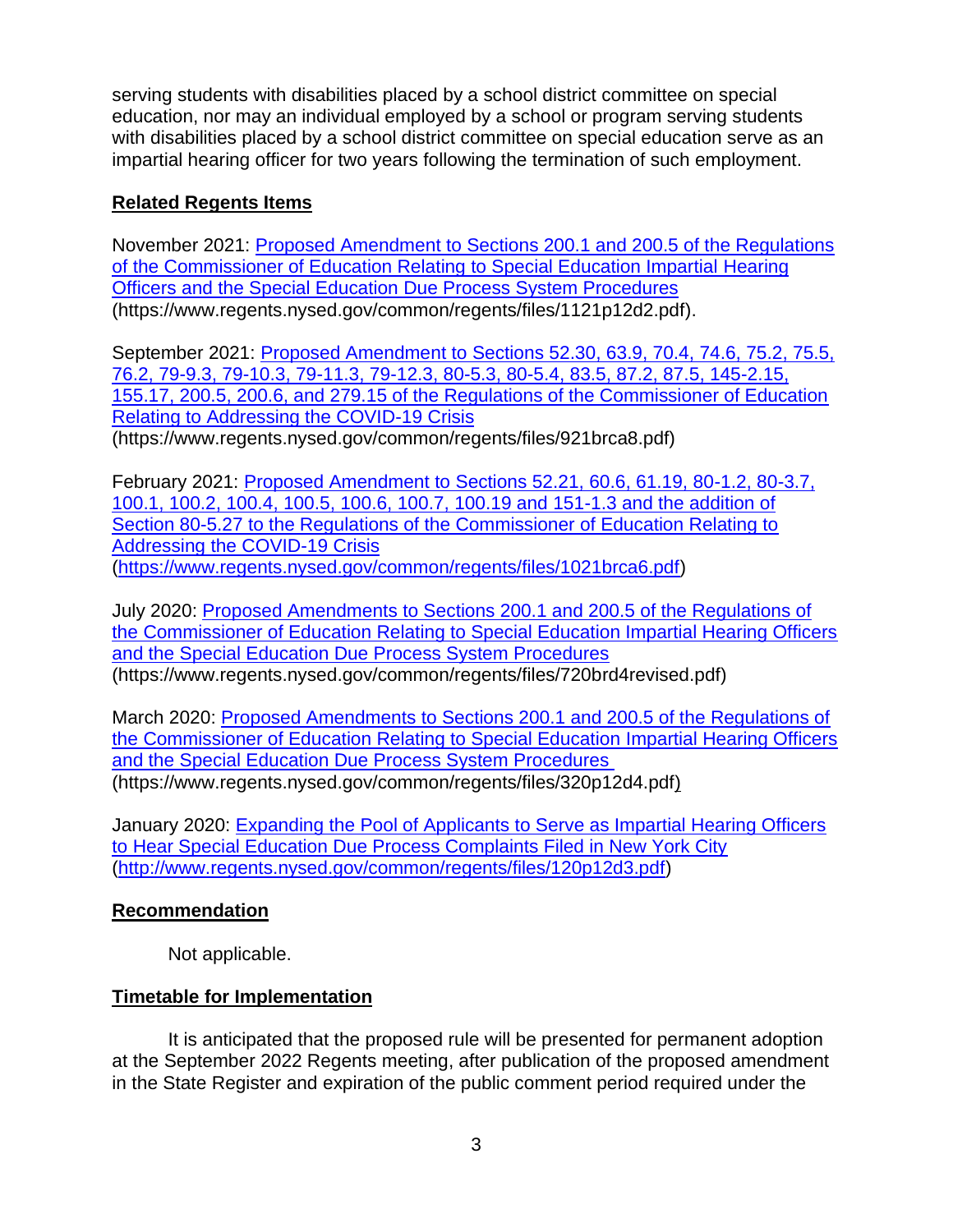State Administrative Procedure Act. If adopted at the September 2022 meeting, the proposed amendment will become effective on September 28, 2022.

#### **Attachment A**

AMENDMENT TO THE REGULATIONS OF THE COMMISSIONER OF EDUCATION Pursuant to sections 101, 207, 305, 3214, 4403, 4404 and 4410 of the Education Law.

1. Subparagraph (ii) of paragraph (1) of subdivision (e) of section 200.2 of the Regulations of the Commissioner of Education is amended to read as follows:

(ii) available to serve in the district in hearings conducted pursuant to Education Law [, section] §4404(1). Appointment of impartial hearing officers pursuant to Education Law [, section] §4404(1), except as otherwise provided in this subparagraph, shall be made only from such list and in accordance with the rotation selection process prescribed herein and the timelines and procedures in section 200.5(j) of this Part. Such names will be listed in alphabetical order. Selection from such list shall be made on a rotational basis beginning with the first name appearing after the impartial hearing officer who last served or, in the event no impartial hearing officer on the list has served, beginning with the first name appearing on such list. Should that impartial hearing officer decline appointment, or if, within 24 hours, the impartial hearing officer fails to respond or is unreachable after reasonable efforts by the district that are documented and can be independently verified, each successive impartial hearing officer whose name next appears on the list shall be offered appointment, until such appointment is accepted. The name of any newly certified impartial hearing officer who is available to serve in the district shall be inserted into the list in alphabetical order. Provided,

4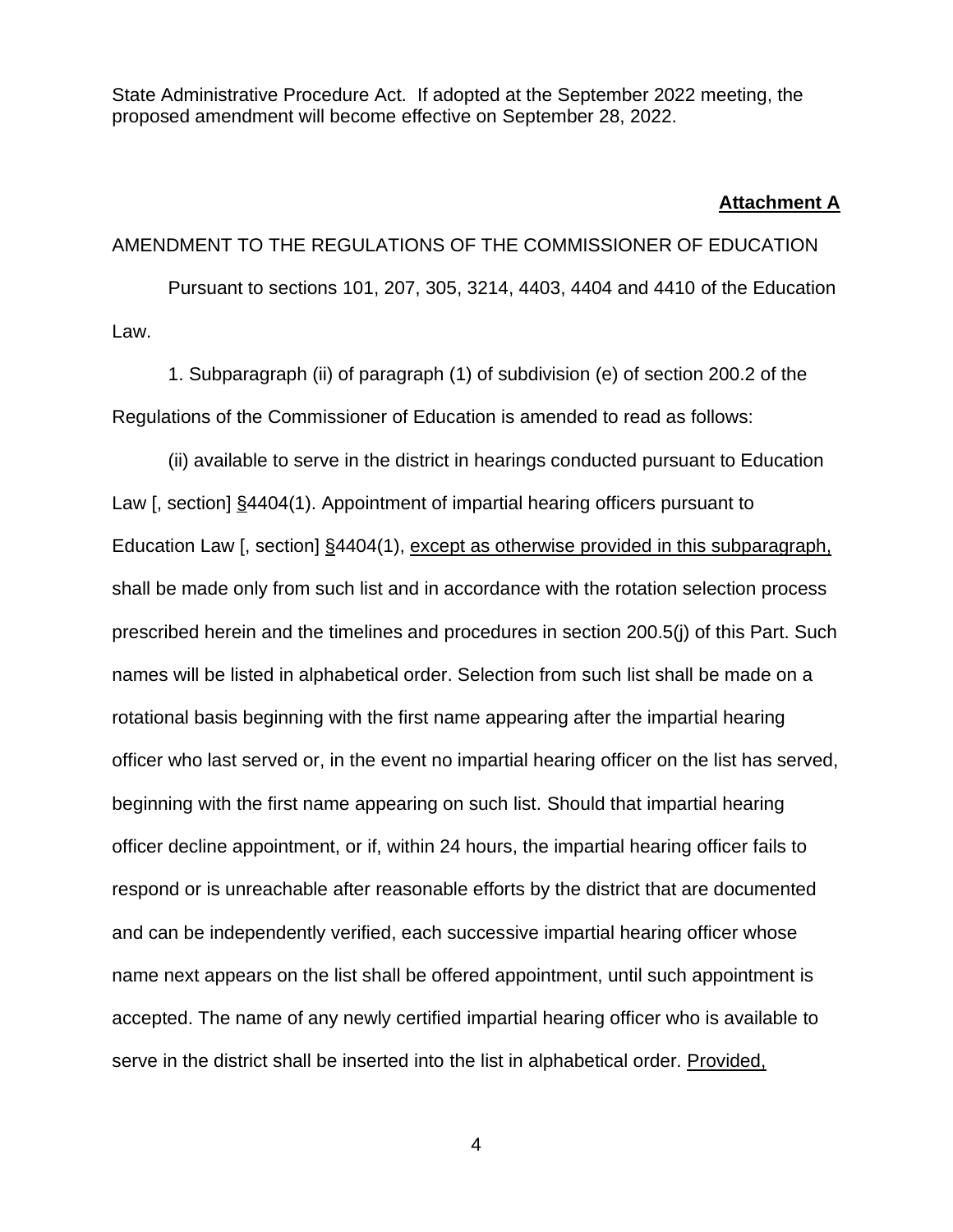however, that in a city school district having a population of one million or more inhabitants:

(a) Any impartial hearing officers employed by, or reporting to, a permanent, standing administrative tribunal employing more than one impartial hearing officer shall be first in an alphabetical rotation when new cases are assigned, and any impartial hearing officer not employed by, or reporting to, a permanent standing administrative tribunal, will be listed in alphabetical order thereafter.

(b) Any certified impartial hearing officer available for appointment may accept more than one case at a time.

(c) Any permanent standing administrative tribunal employing more than one impartial hearing officer at a time may reassign cases between impartial hearing officers employed by, or reporting to such permanent standing administrative tribunal, to manage administrative needs such as workload distribution.

2. Subparagraph (v) of paragraph (5) of subdivision (j) of section 200.5 of the Regulations of the Commissioner of Education, is amended to read as follows:

(v) The impartial hearing officer shall determine when the record is closed and notify the parties of the date the record is closed. The decision of the impartial hearing officer shall be based solely upon the record of the proceeding before the impartial hearing officer, and shall set forth the reasons and the factual basis for the determination. The decision shall reference the hearing record to support the findings of fact. The impartial hearing officer shall attach to the decision a list identifying each exhibit admitted into evidence. Such list shall identify each exhibit by date, number of pages and exhibit number or letter. In addition, the decision shall include an identification of all other items the impartial hearing officer has entered into the record.

5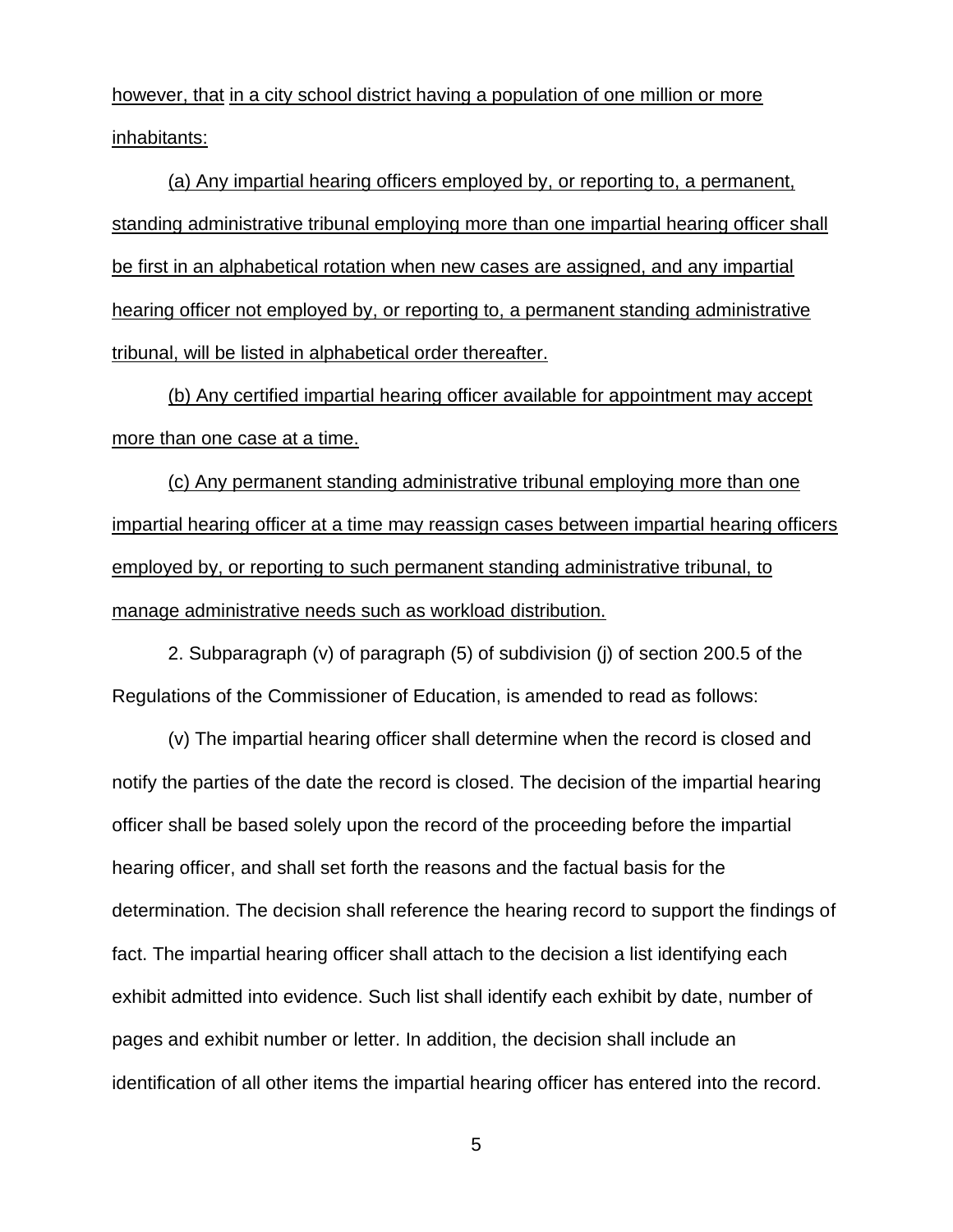The decision shall also include a statement advising the parents and the board of education of the right of any party involved in the hearing to obtain a review of such a decision by the State review officer in accordance with subdivision (k) of this section. The decision of the impartial hearing officer shall be binding upon both parties unless appealed to the State review officer. Impartial hearing officers must sign and date their decisions as of the date the decision is being distributed and shall distribute the decision to the parties on that same day. This date shall also constitute the case closure date reported by a district to the Office of Special Education in the New York State Education Department.

3. Clause (c) of subparagraph (i) of paragraph (3) of subdivision (j) of section 200.5 of the Regulations of the Commissioner of Education is amended to read as follows:

(*c*) The impartial hearing officer shall not accept appointment if [he or she is serving as the attorney in a due process complaint in the same school district or has served as the attorney in a due process complaint in the same school district within a two-year period of time preceding the offer of appointment; or if he or she is an individual with special knowledge or training with respect to the problems of children with disabilities who has accompanied and advised a party from the same school district in a due process complaint within a two-year period]the impartial hearing officer has a personal bias or prejudice concerning a party or a party's lawyer, has personal knowledge of facts that are in dispute in the case, is likely to be a material witness in the matter in controversy, or has a personal or fiduciary interest in the matter. Additionally, an individual may not serve as an impartial hearing officer if he or she is simultaneously employed by: (1) a school district; or (2) a school or program serving students with

6